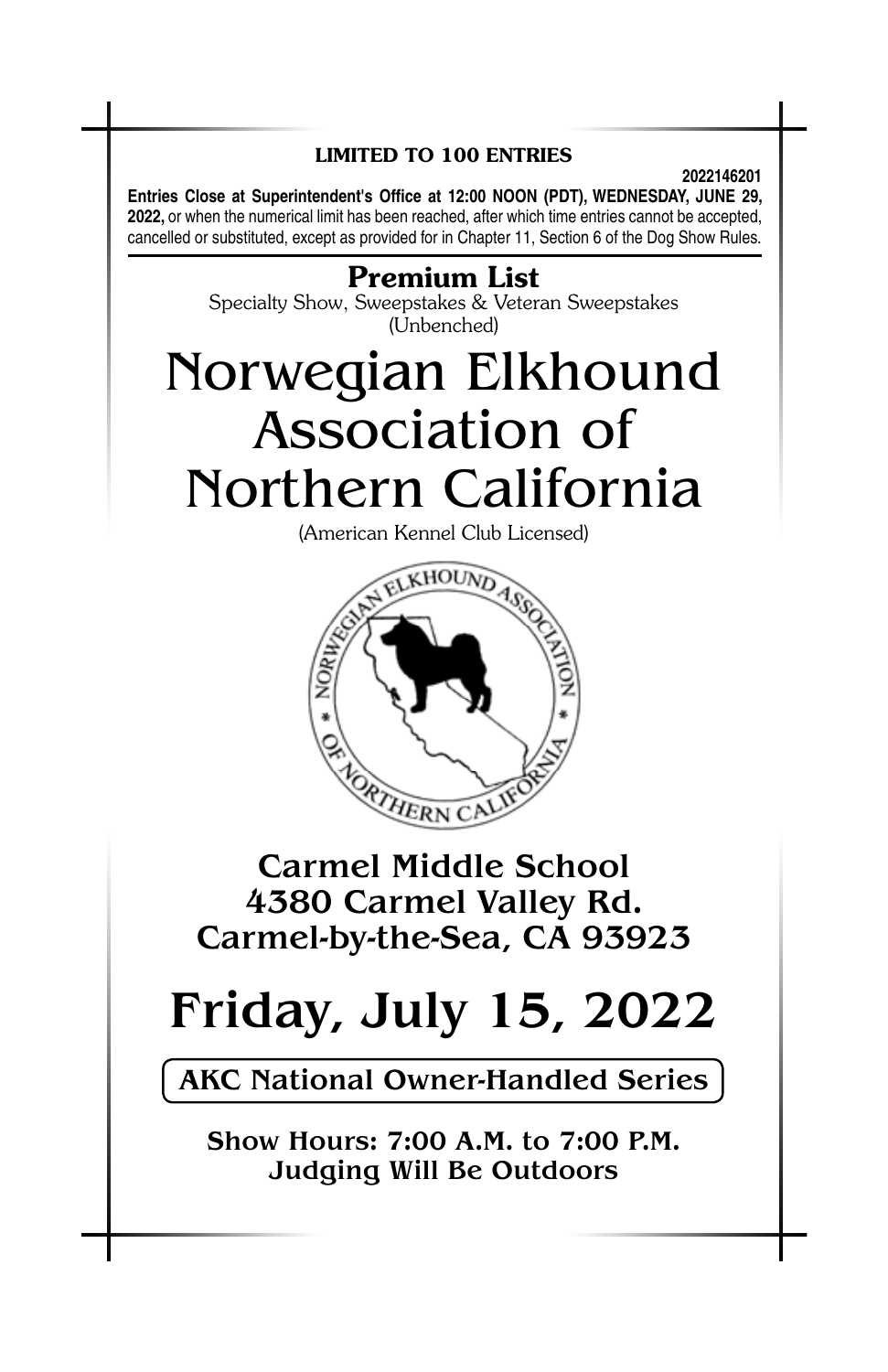## Don't Miss

Del Monte Kennel Club, Inc. Friday, Saturday & Sunday July 15, 16 & 17, 2022

## Friday Evening

A Steak Chili Dinner Compliments of Pat Trotter and Catered by Flo Tumolo Will be held at the Trotter's Home at 6:00 P.M. on Friday.

Contact: Flo Tumolo at E-mail: cashfld3@comcast.net To let her know if you will attend and how many.

Contact: Bev Brown at tykenelks@aol.com To let her know if you are bringing Potluck Items such as salad, chips, dip etc. Bring You Own Beverages.



CERTIFICATION Permission has been granted by the American Kennel Club for the holding of this event under American Kennel Club rules and regulations.

Gina M. DiNardo, Executive Secretary

*ㅋㅋㅋㅋㅋㅋ* Equipment & Service Furnished By: "Please feel free to come by and take a tour of our Headquarters<br>Office in NC any business day Mon. thru Fri., 9:00 A.M. to 4:00 P.M." トウクタクタクタクス **/B - F,** inc. にんたんたんたんた 620 Industrial Ave., Greensboro, NC 27406 P.O. Box 22107, Greensboro, NC 27420 • 336-379-9352 32351 Edward Ave. • P.O. Box 9999 • Madison Hts., MI 48071 • 248-588-5000 FAX - 336-272-0864 • Internet Address http://www.infodog.com **MB-F Show** E-Mail Address mbf@infodog.com **#295** Dial-N-Entry® - (1-800) 334-8978 - *For Entries Only* or (336) 379-9605 **American Kennel Club Annually Licensed Superintendent** *Member of the Dog Show Superintendents Association • dogshowsupers.org* Vickie L. Bovee • Kathleen Bowser • Michael Bowser • Bob Christiansen • Kathleen Corbett Dorie Crowe • Patricia DenBoer • Richard Hamlin • Dennis Johnson • Marti Johnson • Debra Jolly Kellie K. King • Fred J. Lyman • Karen McBee • Sharon McCrary • Darlene Nichols • Kevin Nieboer W. Henry Odum, III • Robert C. Peters, Jr. • Theresa Pierce • Ralph Price • Kuno W. Spies Bess A. Stanger • Rebecca Surratt • Thomas Surratt One Or More Of The Above Superintendents Will Superintend This Show *ארארארארא* רבבבבבבבב

2 - Norwegian Elkhound Assoc. of Northern California - July 15, 2022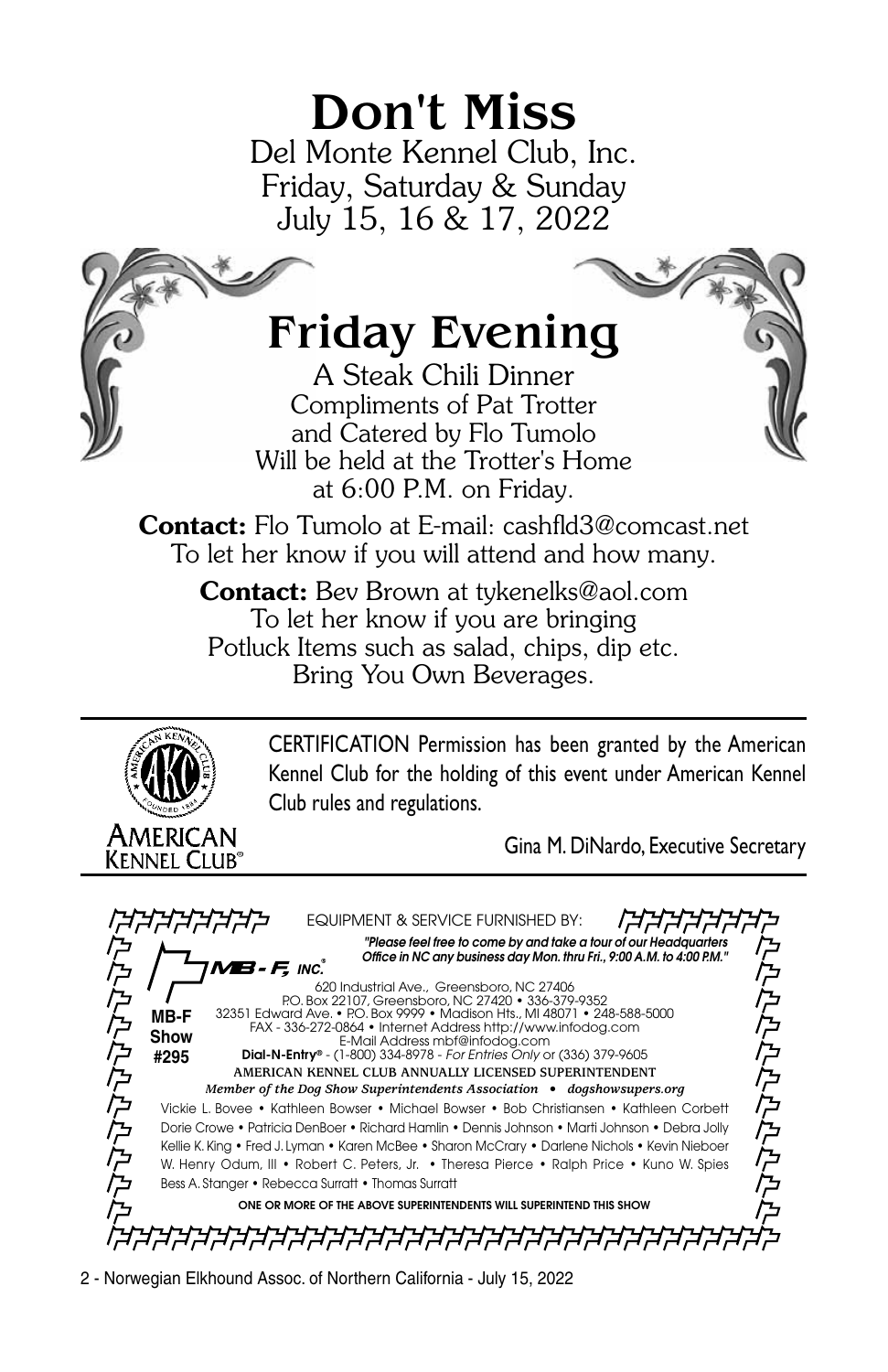#### **Officers of the Norwegian Elkhound Association of Northern California**

President ...............................................................................................................................Dee Queen Vice-President ...................................................................................................................Heather Tuvey Treasurer ................................................................................................................................Flo Tumolo Recording Secretary.........................................................................................................Elaine Linssen Corresponding Secretary ....................................................................................................... Pat Pishny 3859 Magee Ave., Oakland, CA 94619

(510) 336-1262 E-mail: patamoe@yahoo.com

#### **Board of Directors**

Michelle Compton Billy Tinsley

#### **Event Committee**

Dee Queen, Show Chair 3235 Stephanie Ct., San Jose, CA 95132 (408) 926-3123 E-mail: deequeen@pacbell.net Michelle Compton, Assistant Chair P.O. Box 378, Mt. Aukum, CA 95656 Heather Tuvey Flo Tumolo Elaine Linssen Pat Pishny

#### **Committees**

Trophies.......................................................................................................................Michelle Compton Hospitality......................................................................................................... Bev Brown & Flo Tumolo Ribbons .................................................................................................................................Dee Queen

#### **Official Photographers**

Warren Cook & Victoria Cook (541) 601-5359 E-mail: warren@mydogphoto.com Photos will be available for viewing & purchase within 24 hours after Best in Show (Only the Official Photographers may take win pictures.)

#### **Veterinarian On Call**

The Animal Hospital at the Crossroads Dr. George Bishop 3 The Crossroads Blvd., Carmel, CA 93923 (831) 624-0131 **Hours:** Mon.-Fri. 8-6, Sat. 8-4 & Sun. 10-12 & 1-4

**24/7 Emergency Care** BluePearl Monterey 451 Canyon Del Rey Blvd., Del Rey Oaks, CA 93940 (831) 920-4665 - Emergency

**24/7 Emergency Care Directions:** Exit left from Middle School onto Carmel Valley Rd. to Hwy. 1 N. Turn right onto Hwy. 1 Go for 4.9 miles then merge right onto Hwy. 68/Salinas (Exit 401 B) for 3.1 miles. Turn left at traffic light onto Canyon Del Rey Blvd. Destination is immediately on left in Stone Creek Village Shopping Center.

**The Animal Hospital at the Crossroads Directions:** Exit left from Middle School onto Carmel Valley Rd. Turn left onto Carmel Rancho Blvd. at first traffic light (before Highway 1) Go .4 mile, Turn right on Rio Rd. Go .2 mile, Turn left at first traffic light into Crossroads onto Carmel Center Place (between Shell Station and Wells Fargo Bank).

Go .2 mile and Veterinarian Hospital is on right before Safeway.

*"Exhibitors should follow their veterinarian's recommendation to assure their dogs are free of internal and external parasites, any communicable diseases, and have appropriate vaccinations."*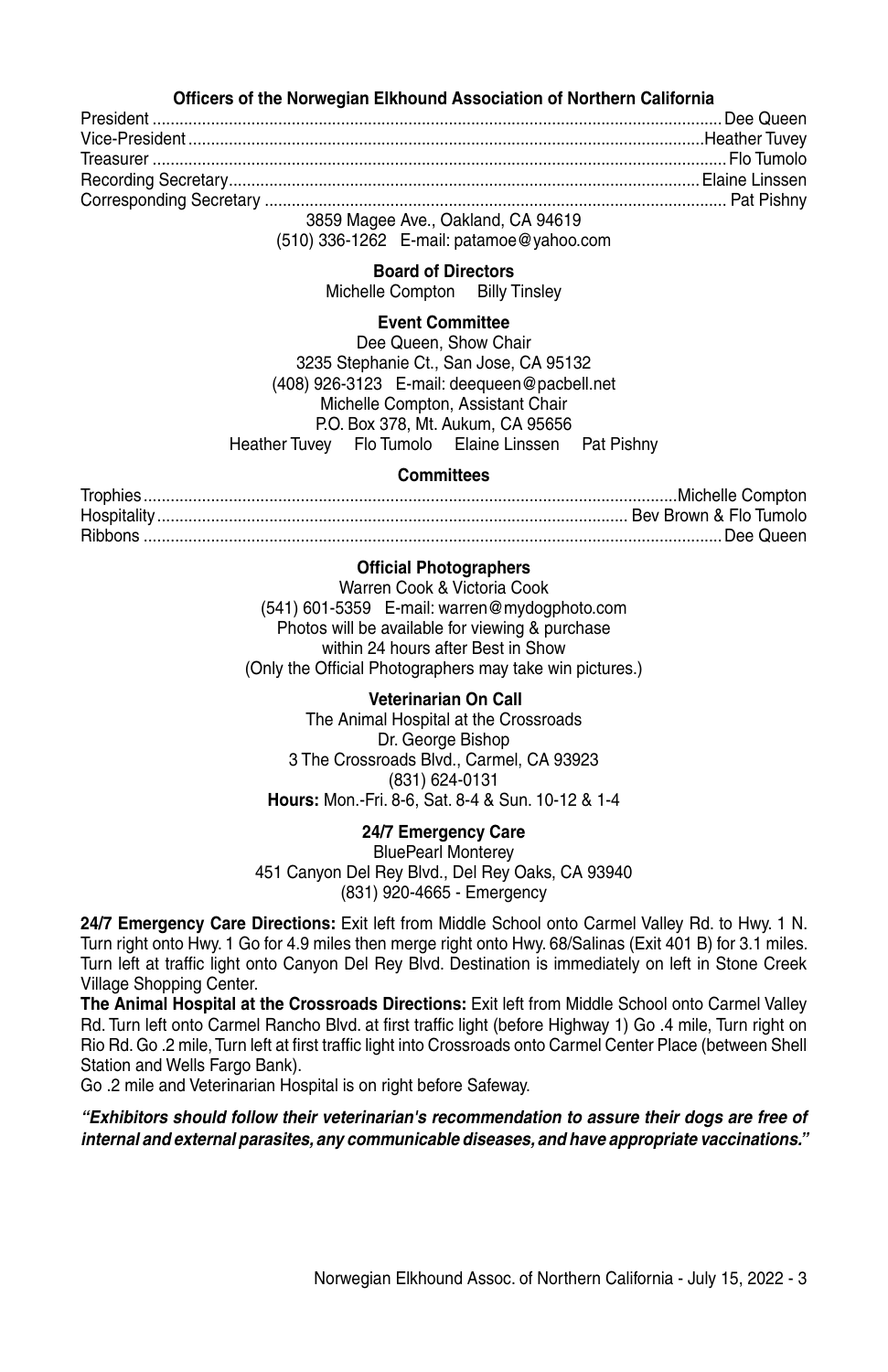### Judges

**Mr. Johnny R. Shoemaker**....................................5989 Sierra Medina Ave., Las Vegas, NV 89139 BREED CLASSES & BEST OWNER-HANDLED

**Ms. Janet M. Allen**..............................................................P.O. Box 117, Pt. Reyes Sta., CA 94956 SWEEPSTAKES & VETERAN SWEEPSTAKES CLASSES



### AKC National Owner-Handled Series (Remember to check the box near the bottom of the entry form)

The AKC National Owner-Handled Series is a non-titling competition for dogs that are exhibited by their owners that are not professional handlers.

Exhibitors must declare their dog is Owner-Handled eligible at the time of entry on the entry form. Dogs entered in the Amateur-Owner-Handler class will automatically be marked as eligible to compete in the NOHS.

Eligible dogs will be identified by an asterisk in the judge's book, steward's book and the catalog. Dogs must be handled throughout the breed level competition for the regular show by an eligible owner.

Professional handlers\*, household members and current assistants\*\* to professional handlers may not exhibit the dog in any NOHS competition during the entire show. For a detailed description of the National Owner-Handled Series, please visit the AKC website NOHS pages at: https://www.akc.org/ sports/conformation/national-owner-handled-series/

*\*Professional handlers are defined as any person who belongs or has belonged to a professional handlers' organization, distributed rate cards, or otherwise advertised or represented themselves as handling dogs for pay within the last five years.*

*\*\*A current assistant is defined as anyone employed by a professional handler on a full-time basis or assisting a professional handler at the show or any time during the cluster/weekend. Current assistants that are eligible to compete in Junior Showmanship (meet age & amateur status requirements) may participate in NOHS.*

### **RIBBON COLOR Best of Breed** ............................................................................................................................. Maroon Best OF BREED Owner-Handled JUDGE Mr. Johnny R. Shoemaker

### Attention Owners/Exhibitors of Foreign Registered Dogs

If you are the owner/exhibitor of a dog registered with a foreign registry (not yet dual registered with AKC) please review the eligibility requirements in The Rules Applying to Dog Shows, chapter 11 section 1. The dog show rules are posted on the AKC Web site at: http://images.akc.org/pdf/rulebooks/RREGS3.pdf Most important to note are the following:

- 1. Dogs must be individually registered with the American Kennel Club by the day of the event to be eligible for exhibit in the Bred by Exhibitor class.
- 2. Dogs are eligible to compete in AKC events using the foreign registration for a period of 30 days. That 30-day period begins with the date of first exhibit, *regardless of whether the dog earned any points or awards.* To continue to compete in AKC events beyond the initial 30-day period the dog must be either individually AKC registered or by the date of the event have been granted an extension to exhibit using the foreign registration. The owner or agent can request an extension using the form found on the AKC Web site at: http://images.akc.org/pdf/extenap.pdf

If you have questions or need assistance with registration or obtaining an extension, please contact the AKC Special Services Department at: awards@akc.org or (919) 233-9767 (followed by selecting option 4).

4 - Norwegian Elkhound Assoc. of Northern California - July 15, 2022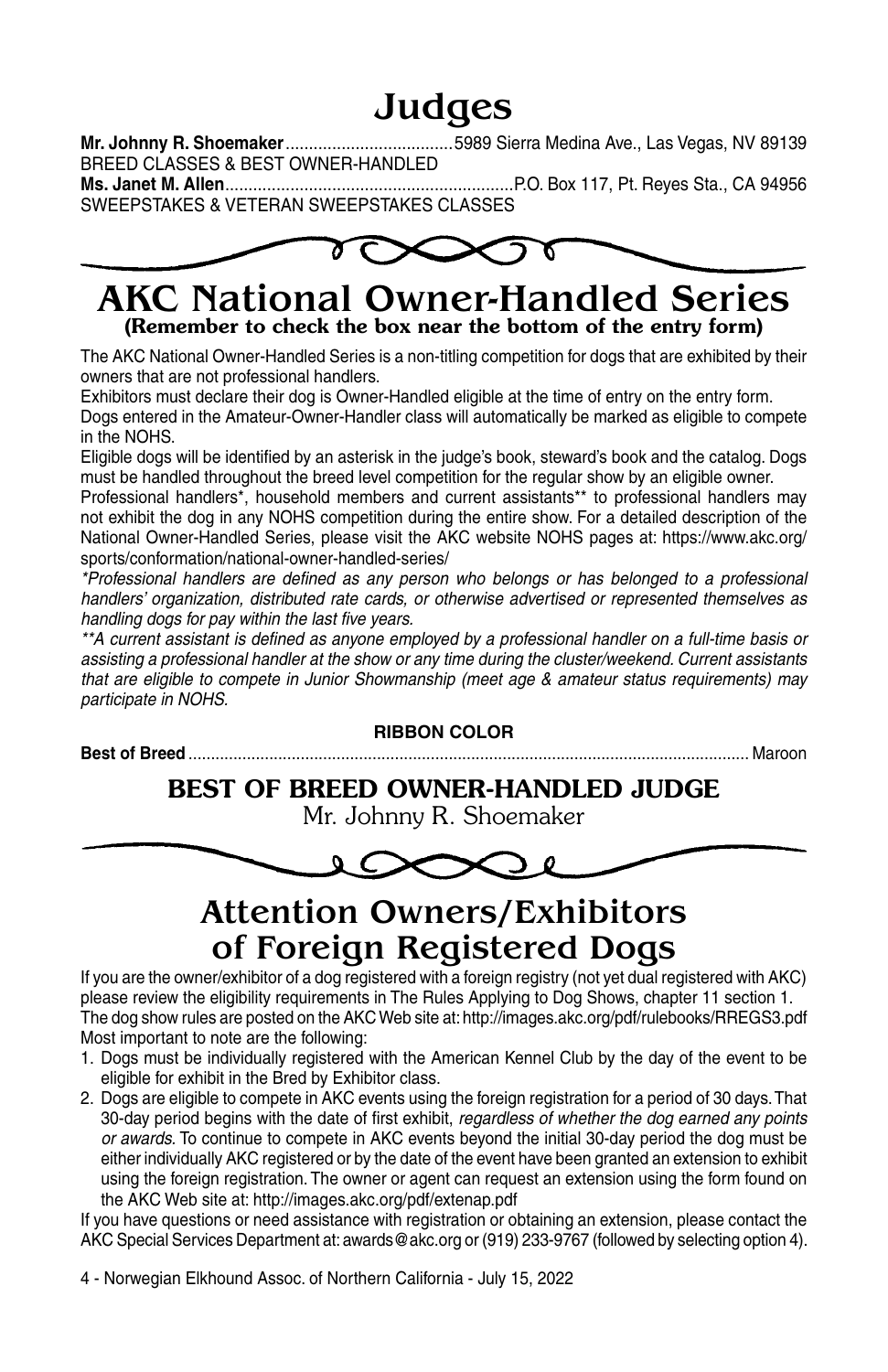#### **RIBBON COLORS**

All clubs or associations holding dog shows under the rules of The American Kennel Club, except sanctioned matches, shall use the following colors for their prize ribbons or rosettes, in the regular classes of The American Kennel Club and the regular group classes:

#### **Breed Classes**

. . . . . . .

 $\bullet$  () and () of

| Best of Opposite Sex |  |
|----------------------|--|
|                      |  |
|                      |  |

#### **Non-Regular Classes**

| $\mathbf{r}$ , and the set of the set of the set of the set of the set of the set of the set of the set of the set of the set of the set of the set of the set of the set of the set of the set of the set of the set of the set |  |
|----------------------------------------------------------------------------------------------------------------------------------------------------------------------------------------------------------------------------------|--|

Refer to PRIZES for other prizes that may be offered for the categories above. ∍o⊲

#### **CLASSIFICATION**

bo e  $\bullet$ -04 ь по ⊪oe  $\mathbf{F}$ 

The class numbers in *italic type* are for an exhibitor computer entry-inquiry system. These numbers **SHOULD NOT**  be used on entry forms.

s o e

#### **Regular Classes for** *27400***. Norwegian Elkhounds**

*00300.* Puppy Dogs, *10900*. 6 & under 9 months *00300.* Puppy Dogs, *11000.* 9 & under 12 Months *00300*. Dogs, *11100*. 12 & under 18 months *04500.* Amateur-Owner-Handler Dogs *00500.* Bred by Exhibitor Dogs, *10800.* 6 & Under 12 Months *00500.* Bred by Exhibitor Dogs, *11730.* 12 Months & Over *00600.* American-Bred Dogs *00700*. Open Dogs Winners Dog (Same Classes for Bitches)

#### **NOTE: NOVICE CLASSES NOT OFFERED**

#### **Non-Regular Classes Involving Single Dog Entries**

*NR1.08100.15000.* **Veteran Classes -** Class for dogs & class for bitches 7 years & over. Winners from this class are eligible, if undefeated in another class for Best of Breed Competition. \*Chapter 11, Section 8 of the "Rules Applying to Dog Shows" provides that a neutered male may be entered as a Veteran Dog in the Veteran Dog Class and a spayed bitch may be entered as a Veteran Bitch in Bitch Class.

#### *00900.* **BEST OF BREED COMPETITION**

#### **27400.**

**The following prizes are** offered by the Norwegian Elkhound Association of Northern California Members unless otherwise specified.

#### *00100.* **SWEEPSTAKES**

Judge: Ms. Janet M. Allen

The Sweepstakes is open to eligible Norwegian Elkhounds at least 6 months of age and under 18 months of age on the day of the show. All Sweepstakes entries MUST be entered in a regular conformation class to enter write "Sweepstakes and the age class" in the box for Additional Classes and add **\$22.00** to the regular entry fee. Sweepstakes classes will be judged separately and there will be no further competition between the two divisions. Professional Handlers may show. Champions of Record, whose age meets the requirements below, may enter Sweepstakes.

#### **Classification**

*10200-* Junior Dogs, *10900-* 6 months & under 9 months *10700-* Senior Dogs, *11400-* 12 months & under 15 months *10200-* Junior Dogs, *11000-* 9 months & under 12 months *10700-* Senior Dogs, *11500-* 15 months & under 18 months (Same Classes for Bitches)

#### **Prize Money**

The amount of the Sweepstakes fees, in each class becomes the Sweepstakes fund to be divided among the winners of each class as follows:

**The Club retains 30% of the entry fees for Sweepstakes expenses. Remaining money will be divided as follows:**  $Second - 30%$ 

**Sweepstakes:** Winners of the Junior Classes will compete for Best Junior in Sweepstakes and Best of Opposite Sex to Best Junior in Sweepstakes. Winners of the Senior Classes will compete for Best Senior in Sweepstakes and Best of Opposite Sex to Best Senior in Sweepstakes.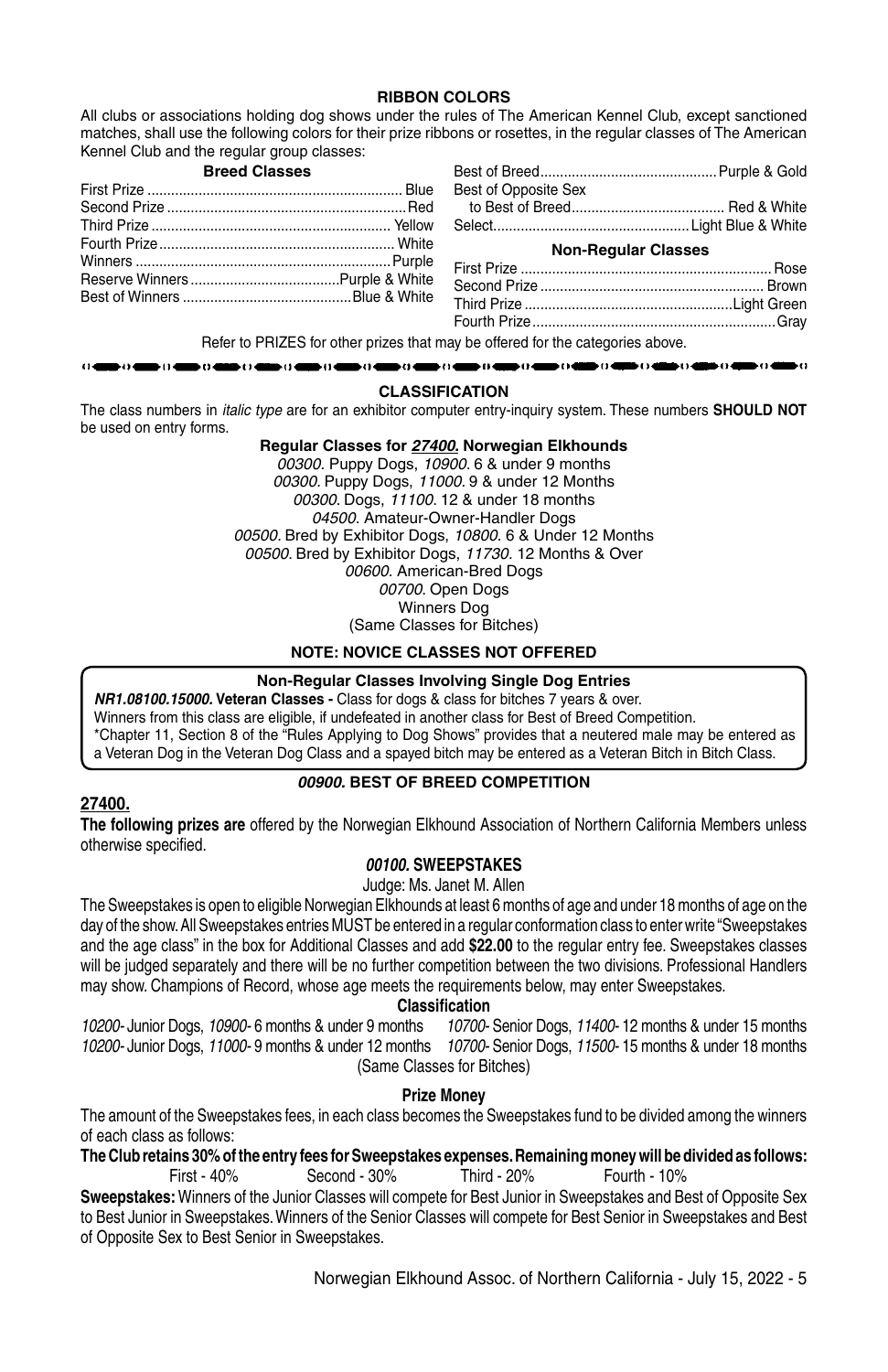#### **SWEEPSTAKES PRIZES**

**The Norwegian Elkhound Association of Northern California** offers a Rosette for Best Junior in Sweepstakes, Best of Opposite Sex to Best Junior in Sweepstakes, Best Senior in Sweepstakes & Best of Opposite Sex to Best Senior in Sweepstakes.

**Best Junior in Sweepstakes.** 11'' x 14'' Matted Photo of Moose Calf in Willow Reeds Photo by Geoffrey Tipton and offered by Chad & Heather Tuvey.

**Best of Opposite Sex to Best Junior in Sweepstakes.** Book, *A Tale About an Elkhound Tail*.

**Best Senior in Sweepstakes.** 11'' x 14'' Matted Photo of Bueling Adult Moose Photo by Geoffrey Tipton and offered by Chad & Heather Tuvey.

**Best of Opposite Sex to Best Senior in Sweepstakes.** Book, *An Elkhound Tale.*

#### *00100.* **VETERAN SWEEPSTAKES**

Judge: Ms. Janet M. Allen

The Veteran Sweepstakes is open to all Norwegian Elkhounds who on the day of the show, will be at least 7 years of age or over. Veteran Sweepstakes entrants may be entered in other classes but is **not** required. There will be no competition between the sexes. Indicate Veteran Sweepstakes and age division on the regular entry form under "Additional Classes." **Entry fee is \$22.00.**

#### **Classification**

*76000-* Veteran Sweepstakes Dogs, *16000-* 7 years & under 9 years *76000-* Veteran Sweepstakes Dogs, *30900-* 9 years & under 11 years *76000-* Veteran Sweepstakes Dogs, *38100-* 11 years & over

#### **Prize Money**

**The Club retains 30% of the entry fees for Veteran Sweepstakes expenses. Remaining money will be divided as follows:**

Best Dog in Veteran Sweepstakes........................................................................................................................ 50% Best Bitch in Veteran Sweepstakes ...................................................................................................................... 50% **Veteran Sweepstakes:** Winners of the Classes will compete for Best Dog in Veteran Sweepstakes and Best Bitch in Veteran Sweepstakes.

#### **VETERAN SWEEPSTAKES PRIZES**

**The Norwegian Elkhound Association of Northern California** offers a Rosette for Best Dog in Veteran Sweepstakes & Best Bitch in Veteran Sweepstakes.

#### **BREED PRIZES**

**The Norwegian Elkhound Association of Northern California** offers a Rosette for Best of Breed, Best of Opposite Sex to Best of Breed, Best of Winners, Winners Dog, Winners Bitch, Reserve Winners Dog, Reserve Winners Bitch, Select Dog, Select Bitch, Best Puppy, Best Bred by Exhibitor & Best Veteran.

**Best of Breed.** Foil Picture of Elkhound & Moose offered by Vin-Melca Norwegian Elkhounds.

**Best of Opposite Sex to Best of Breed.** Foil Picture of Elkhound & Bird offered by Vin-Melca Norwegian Elkhounds. **Best of Winners.** Moose Coasters & Holder.

**Winners Dog & Bitch**. 12 oz. Stainless Steel Tumbler offered by Vindarne Norwegian Elkhounds.

**Reserve Winners Dog.** 4'' x 4'' Stained Glass Plaque.

**Reserve Winners Bitch.** Paperweight with Elkhound Stamp offered by Vin-Melca Norwegian Elkhounds.

**Select Dog & Bitch.** Wine Glass with Etched Elkhound offered by Vindarne Norwegian Elkhounds.

**Best Puppy.** Medium Heart Box with Elkhound.

**Best Bred by Exhibitor.** Large Heart Box with Elkhound.

**Best Veteran.** Lotion Dispenser with Elkhound Motif offered by Debra Ogg.

**Best Owner-Handled.** Small Pewter Spoon with Elkhound Head offered by Joe & Jan Wood.

**First in Each Regular Class.** Handmade Coaster.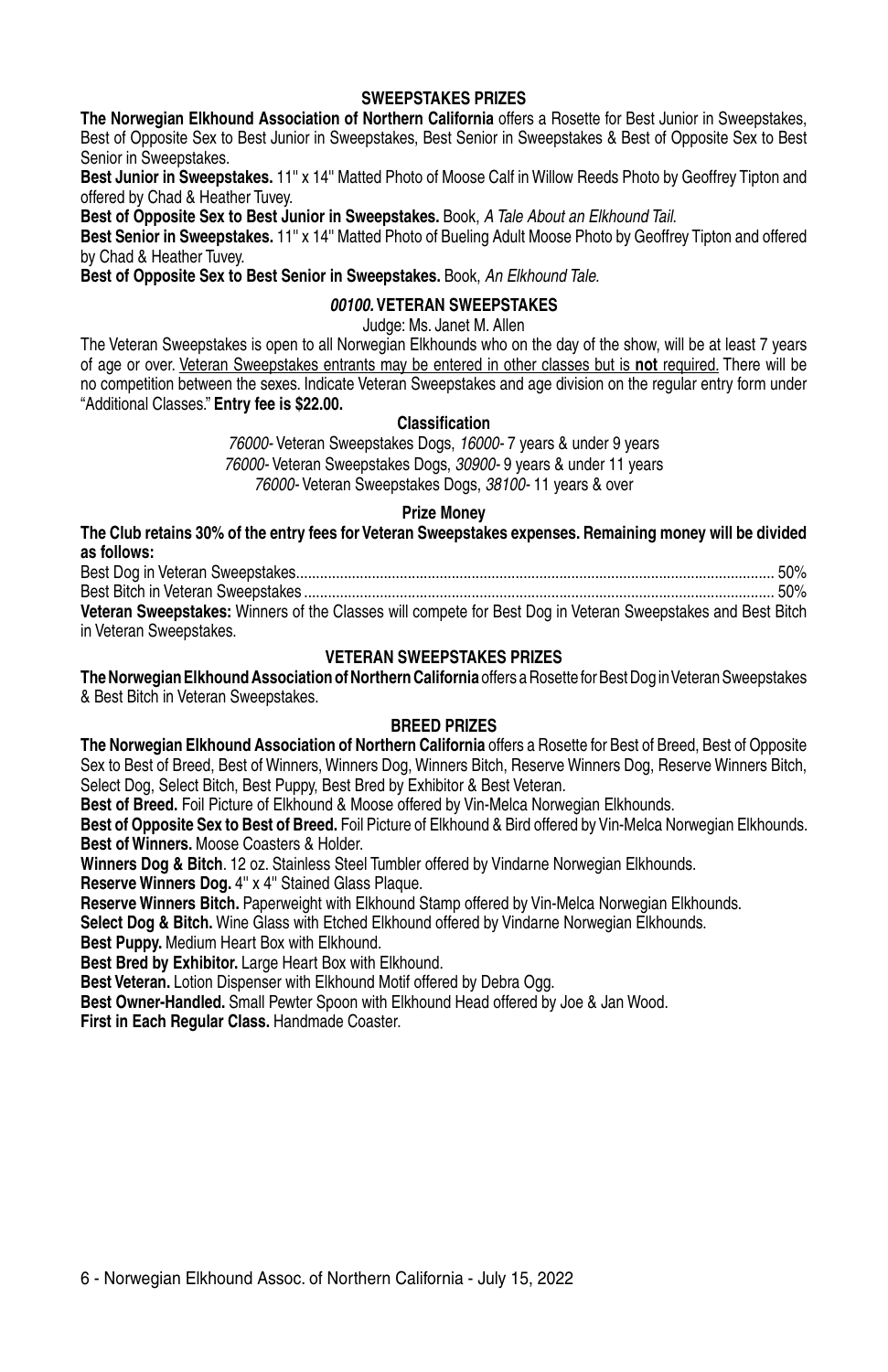# **Attention Exhibitors •• Authority. •• YOU NEED POWER YOU WILL HAVE TO BRING YOUR OWN.**

- 
- **• Portable Generators are allowed at these events.** Follow all safety precautions as defined by your generator manufacturer. Also, no portable generators are to be operated under any tenting, nor are they to be operated within 15 feet of any tenting. **Generator Quiet Time 11:00 P.M. - 6:00 A.M. Please be considerate.**
- **• YOU MUST PICK UP AFTER YOUR DOGS** (including hair removed as a result of grooming). Scoops and containers are provided.
- **• DO NOT LEAVE DOGS IN CLOSED VEHICLES.** Any unsupervised dog in distress may be removed from a vehicle, by whatever means is necessary, by Humane Society or Sheriff's Office. **ANY VIOLATION MAY RESULT IN EVENT COMMITTEE HEARING.**
- 1. State law specifies **NO SMOKING OR ALCOHOL** on school property, anytime or anywhere. Noncompliance may result in Event Committee Hearing.
- 2. **SETUPS and EX-PENS** permitted only in designated areas.
- 3. **DAY OF SHOW PARKING** is \$10.00 daily.

#### **LOSS OR DAMAGE**

- 1. MANAGEMENT IS NOT RESPONSIBLE FOR THE LOSS OF, DAMAGE TO, OR DEATH OF ANY DOG EXHIBITED, OR FOR THE POSSESSIONS OF ANY PARTICIPANT WHETHER THE RESULT OF ACCIDENT OR ANY OTHER CAUSE. IT IS EXPRESSLY UNDERSTOOD THAT EVERY DOG AT THESE EVENTS IS IN THE CARE AND CUSTODY AND CONTROL OF ITS OWNER OR HANDLER DURING THE ENTIRE TIME THE DOG IS ON THESE EVENT PREMISES.
- 2. DO NOT LEAVE ANY DOGS IN CLOSED VEHICLES.
- 3. The welfare of an exhibitor's child is the responsibility of the exhibitor. It is expressly understood that exhibitors will exercise control and restraint over their children on the days of the Events.

**The Club and its Superintendent** caution all persons entering the show site and show grounds against all hazards which may exist, including, but not limited to: Condition of the site/grounds, parking/loading/ unloading areas, entrances, floors and stairways, elevators and escalators, floor coverings, walkways, tenting/canopies, electrical appliances, cords and fittings, exercise pens, and the presence of animals. All persons should take into consideration this is a sporting event and dress, act and exercise caution appropriate for the activity involved. All persons entering the show, the grounds, site and show areas for whatever purpose do so entirely at their own risk. By virtue of entering the show, the entrant has indicated their acceptance of the terms listed in this premium list and assumes all risks involved.

**PUBLICATION RIGHTS:** By entering this show, all owners, handlers, breeders and kennels agree that all rights to televise, videotape, photograph, advertise, promote and publicize or otherwise exploit this show, or the persons or animals participating in it or the results of the competition before, during or after the event, shall belong solely to The American Kennel Club and their respective assigns, including the use of the names, likenesses or biographical matter of all dogs, owners, handlers, breeders and kennels participating in the show and no such owner, handler, breeder or kennel shall allow any other party to make commercial use of any videotape or photograph of any person or animal participating in this competition.



**The full policy and list of Table and Ramp** eligible/required breeds is available on the AKC website at:

#### https://images.akc.org/pdf/judges/table\_breeds.pdf

Judges may request the ramp to judge any breed in emergency situations; if granted, unless the use of a ramp has been indicated in the premium list, an exhibitor has the option of withdrawing their entry and receiving a refund. Junior Showmanship judges should follow the above.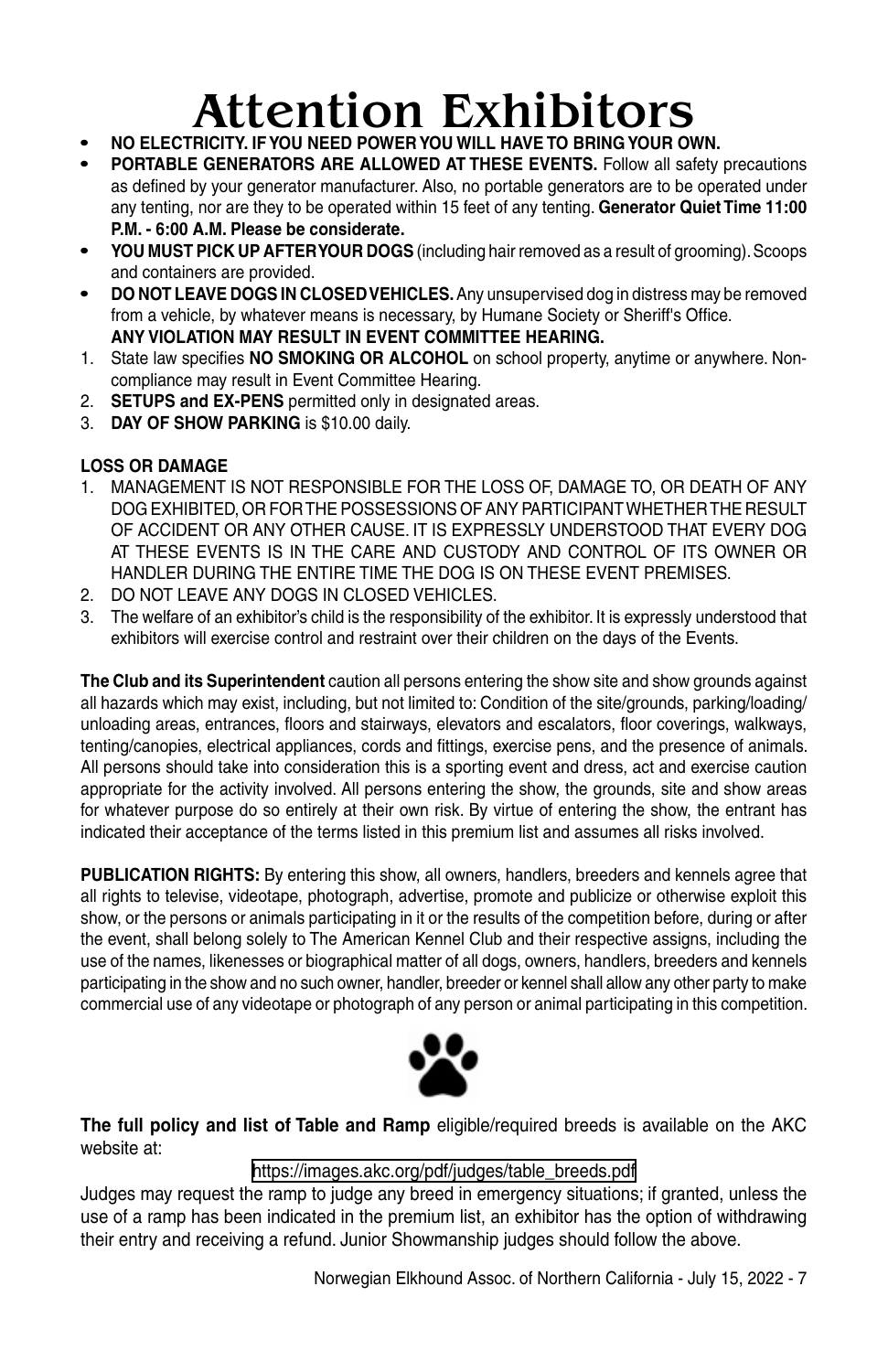### Accommodations Book reservations NOW!

Monterey is an international destination, and July is particularly busy. For a list of dog-friendly accommodations, go to: www.seemonterey.com/pet-friendly-monterey-county or call Monterey Visitors Bureau (888) 221-1010 or www.montereyinfocenter.com or Carmel Chamber of Commerce (831) 624-2522.

## Directions to the Events

**From the North -** From U.S. 101 Southbound, take Hwy. 156 West (Monterey Peninsula) 6.5 miles to Hwy. 1 South. Take Hwy. 1 South 17.5 miles. Turn left onto Carmel Valley Rd., 2 miles to 2nd traffic signal and turn right into school.

**From the South -** From U.S. 101 Northbound to Salinas, take Hwy. 68 West (marked Monterey Peninsula) 15 miles to Hwy. 1 South (to Carmel). Take Hwy. 1 South 4.5 miles and turn left onto Carmel Valley Rd., 2 miles to 2nd traffic signal and turn right into school.

## Overnight Parking

Overnight parking requests should be completed on the form provided and mailed with payment to Bruce Rettick. **No electrical hookups are available.**

## **Concessions**

Minimum 10' x 10' \$60.00 per day. (\$6.00 for each additional running foot; in 5' increments only.) Electricity is not available. **Send your request for space and check payable to Del Monte Kennel Club, Inc. to:** Todd Harris, Vendor Chair, 223 Crossroads Blvd., Carmel, CA 93923 (831) 624-4697 E-mail: dmkc.president@gmail.com **NO REFUNDS AFTER JUNE 29, 2022.**

### NOTE:

**MB-F accepts entries for AKC events in accordance with the latest Agreement, entry form instructions and Rules Applying to Dog Shows (rules) of the American Kennel Club. From time to time these are subject to change. In the event of a discrepancy in these entry form instructions, Agreement and rules versus the text within the entry form you sign and submit, the AKC Agreement, entry form instructions and rules in effect at the time these entries close will take precedence.**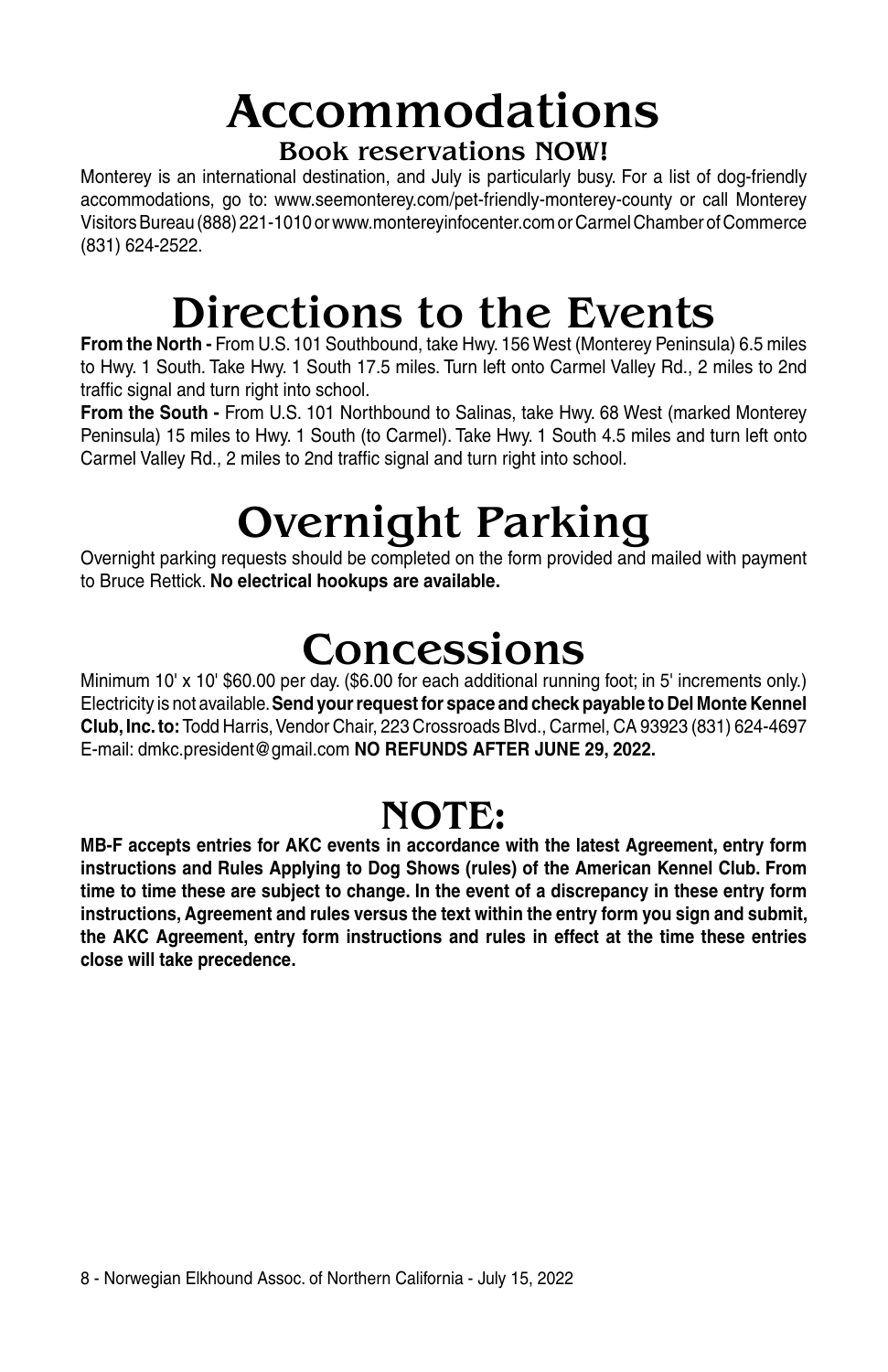#### **DEL MONTE KENNEL CLUB - RV RESERVED OVERNIGHT PARKING INFORMATION RESERVE EARLY - 2022**

**Hours:** RV Overnight parking will be available: Thursday, July 14 - 4:00 P.M. - 10:00 P.M.; Friday, July 15 - 6:00 A.M. - 9:00 A.M. & 3:00 P.M. - 10:00 P.M.; Saturday, July 16 - 6:00 A.M. - 7:00 A.M. & after BIS - 10:00 P.M.; Sunday, July 17 - 6:00 A.M. - 7:00 P.M.; All vehicles must be off the grounds by 8:00 P.M. Sunday, July 17, 2022. Your parking space will be available in the afternoon of your arrival date, if you arrive earlier, you will pay for an additional night.

**COST:** \$100.00 per space for **2** nights. **Two (2) night minimum.** Additional night is \$50.00. **ONE NIGHT IS NOT AVAILABLE.** Spaces are 22' x 40'. Tagalong vehicles: **\$40.00 flat fee - one, two or three nights,** & must fit in your space, if not, they will be accommodated where possible. There will be no other accommodations for tagalong/tow vehicles in the RV overnight area unless it fits into your space. No vehicle traffic in RV areas during show hours.

#### **No visitors can drive down to the RV area to drop off dogs, people, load, unload and/or visit. You must park in the day of show lot and walk.**

Vehicles over 40' total length and/or with slide outs that will not fit in a 22' x 40' space will need to buy 2 spaces. If your entire package will not fit in a 22' x 40' space, you will need to buy additional space. Trailers & tow units may be required to be unhitched. Vehicles over 40' in length will be accommodated where possible. No more than 2 vehicles with a total length of 40' per space, this includes tag/tow vehicles.

#### **no electric hook-ups are available anywhere onthe grounds - please be preparedthatyou will not have electricity.**

All RVs using a generator must have a proper exhaust pipe venting away from the dogs and/or people - Quiet Time: 11:00 P.M. - 6:00 A.M. No generators.

#### **rvovernightparkingcouldbeonasphalt, crushedrock, dirt, weedsand/orgrass; bringgroundcover. there is no guaranteeyou will be parked on grass.**

RV Spaces are PRE-ASSIGNED by RV Overnight Parking Coordinator. THOSE WISHING TO PARK TOGETHER MUST SEND THEIR RESERVATIONS TOGETHER, however there is no guarantee that we can accommodate all requests. Overnight parking may not be in the immediate vicinity of the rings.

**Overnight & day of show parking are privileges of carmel middle school & del monte kennel club, inc. these parties reserve the right to withdraw privileges, without return of rv overnight parking fee or entry fees, from any person who cannot abide by, abuses these privileges or uses abusive language. Violators may be subject to event committee charges.**

ALL PARKING IS AT YOUR OWN RISK. Carmel Middle School & Del Monte Kennel Club, Inc. assume NO responsibility and/or liability for damage &/or loss to vehicles contents &/or dogs.

Limited Handicapped Parking will be available; it may not be necessarily close to the rings. A suitable access will be provided. Please provide proof of your valid handicapped license with your RV Overnight reservation form. NO NON-RESERVED RV HANDICAPPED WILL BE AVAILABLE.

Unloading at Gates must be completed by 7:30 A.M. each morning. A deposit, which will be refunded upon leaving, may be requested. The club takes NO responsibility for vehicles towed in violation of parking laws or regulations and subject to actions of regulatory officers or agents.

All RVs will be parked in the same direction. The fire department has forbidden any vehicles in fire lanes or any unauthorized area. Vehicles illegally parked will be towed at the owner's expense.

ALL RVS MUST HAVE WORKING FIRE EXTINGUISHERS.

All vehicles must be completely self-contained. No discharge of gray water or sanitary tanks allowed. Water access for RV fill-up is not readily available, arrive prepared.

There will be a \$25.00 service charge on all returned checks.

**\*\*\*California state law prohibits smoking or the use of alcohol anywhere on school grounds, anytime, anywhere\*\*\***

**\*\*\*\*\*\*\*\*\*\*\*\*\*\*\*\*\*\*\*\*\*\*\*\*\*\*\*\*\*\*\*\*\*\*\*\*\*reserved rv overnight parking reservation form\*\*\*\*\*\*\*\*\*\*\*\*\*\*\*\*\*\*\*\*\*\*\*\*\*\*\*\*\*\*\*\*\*\*\*\*\***

Make Checks or Money Orders payable to: **Del Monte Kennel Club, Inc.** (no cash)

**include a self-addressed, stamped envelope,** and mail to:

**Bruce Rettick, P.O. Box 750446, Petaluma, CA 94975 - (707) 763-9745**

**RV Parking must be received by: June 29, 2022** - No refunds after that date

**RESERVED RV PARKING FEE - 2 Night Minimum (please check which nights)<br>Thurs., Fri., Sat. Nights - \$150.00 \_\_\_\_\_\_\_\_Thurs., Fri. Nights - \$100.00 \_\_\_\_\_\_\_\_\_\_\_\_\_Fri., Sat. Nights - \$100.00** 

\_\_\_\_\_Thurs., Fri., Sat. Nights - \$150.00 \_\_\_\_\_Thurs., Fri. Nights - \$100.00 \_\_\_\_\_Fri., Sat. Nights - \$100.00

**Tagalong Vehicles: \$40.00 flat fee,** one, two or three nights, must fit into RV space \$40.00 = \$ **NON-RESERVED PARKING WILL BE \$120.00 - 2 night minimum/per space; \$65.00 Sat. night only - parked only where available - CASH ONLY**

**no electric hook-ups, no power is available onthe grounds - anywhere, please be preparedthatyou will not have electricity.**

Name: \_\_\_\_\_\_\_\_\_\_\_\_\_\_\_\_\_\_\_\_\_\_\_\_\_\_\_\_\_\_\_\_\_\_\_\_\_\_\_\_\_\_\_\_\_\_\_\_\_\_\_\_\_\_\_\_\_\_\_\_\_\_\_ License Plate #/State:\_\_\_\_\_\_\_\_\_\_\_\_\_\_\_\_\_

Address:\_\_\_\_\_\_\_\_\_\_\_\_\_\_\_\_\_\_\_\_\_\_\_\_\_\_\_\_\_\_\_\_\_\_\_\_\_\_\_\_\_\_\_\_\_\_\_\_\_\_\_\_\_\_\_\_\_\_\_\_\_\_\_\_\_\_\_\_\_\_\_\_\_\_\_\_\_\_\_\_\_\_\_\_\_\_\_\_\_\_\_\_\_\_\_\_\_

City: \_\_\_\_\_\_\_\_\_\_\_\_\_\_\_\_\_\_\_\_\_\_\_\_\_\_\_\_\_\_\_\_\_\_\_\_\_\_\_\_\_\_ State: \_\_\_\_\_ Zip: \_\_\_\_\_\_\_\_\_Cell Phone: \_\_\_\_\_\_\_\_\_\_\_\_\_\_\_\_\_\_\_\_\_\_\_\_ **Vehicle type/length - total length - the whole entire package - including tow vehicle (front or back of your trailer or RV)** Motorhome: ft.; Truck/5th Wheel: ft.; Truck/Trailer ft.; Van/Trailer ft. Van/Box Van ft. Slide out? Yes / No; which side? right / left (circle)

 $Primary Breed(s):$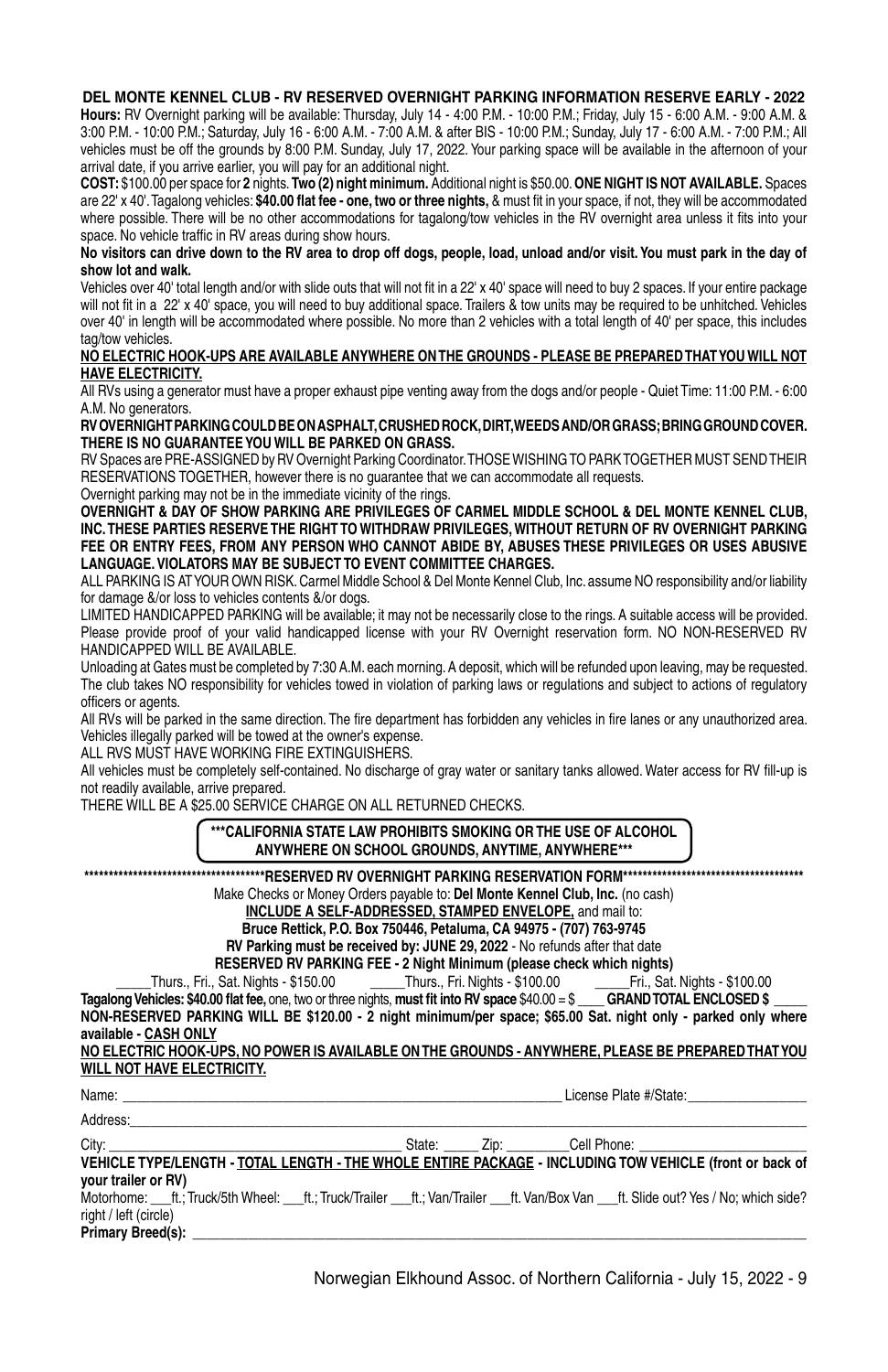### NOTICE TO EXHIBITORS

- **Telegraph, Telephone (Except Dial-N-Entry®) and Unsigned Entries Cannot Be Accepted. Entries Not On Official AKC Entry Forms, Downloaded and/or Photocopies of Entry Forms** without Agreement and Rules on the reverse side of the Official AKC Entry Form are **NOT ACCEPTABLE.**
- **Mail All Entries With Fees to** MB-F, Inc., Superintendent, P.O. Box 429, Banks, OR 97106. **Entries received without fees will not be accepted.** Acknowledgement of entries will be made as soon as practicable with tickets and/or identification cards. The person accompanying a dog must show tickets of admission and identification before the dog will be received. **Should such acknowledgement not be received by the exhibitor** within a reasonable time, please verify your entry with the MB-F Office in North Carolina.

**For Hand Delivery,** street address: 23525 N.W. Howell Dr., Banks, OR 97106 (503) 649-2712.

**Entries may be made online - www.infodog.com or through Dial-N-Entry® - (1-800) 334-8978 or (336) 379-9605.**

- **Fax Entries,** 1-336-272-0864 or 1-800-SHO-FAXS. Both sides of entry form must be transmitted. Entries must be accompanied by a cover sheet stating the number of pages, what shows and how many dogs per show. Visa/Mastercard/Discover/American Express number and expiration date, as well as the printed cardholder's name and address must be included on cover sheet. Visa/ Mastercard/Discover/American Express number, expiration date and cardholder's name must appear on each entry. Fax entries must be received by the closing hour/date. Fax fee: \$4.50 per entry in addition to entry fee. All credit card entries, regardless of method submitted, are processed through the Fax program and are charged the \$4.50 administrative fee. This Fax Fee is subject to change without notice.
- **Make All Checks and Money Orders** payable to MB-F, Inc. **CANADIAN/FOREIGN** exhibitors must make fees payable in U.S. FUNDS. When you provide a check as payment, you authorize us to either use information from your check to make a one-time electronic fund transfer from your account or to process the payment as a check. Please mail checks or money orders with entries. Superintendent assumes no responsibility for cash sent through the mail. Tabulate carefully. Due to cost of processing, no refunds \$4.00 and under will be made.
- **Post Dated Checks, Returned Checks and Declined Credit Cards** do not constitute a valid entry fee. The Superintendent will add a collection fee to the amount of each returned check or declined card. Subsequent returned checks or declined cards from the same exhibitors may result in their being put on a **CASH ONLY** basis.
- **CHARGEBACKS on Credit Cards** are considered a violation of your agreement to pay the required entry fee for entry into a show. If this remains a bad debt, the club may decline future entries for their shows and the superintendent will decline future entries for ANY show submitted via any method of payment until the debt is paid (Chap 11, Sec 15, AKC Rules Applying to Dog Shows). Thereafter, the superintendent will refuse all future credit card entries from the exhibitor. All future entries must be paid for in cash or by money order or check.
- **An AKC Recording Fee of \$.50 first entry only and an AKC Event Service Fee of \$3.00 per entry will be required for each dog entered at any Licensed or Member Club Show, Obedience Trial or Tracking Test. An AKC Recording Fee of \$3.50 will be required for each first entry and \$3.00 for each additional entry in any Licensed or Member Club Rally Trial. An AKC Event**  Service Fee of \$2.00 per entry will be required for each dog entered at any Open Show. All Recording and Event Service Fees are paid to the American Kennel Club. **(There is no Recording Fee or Event Service Fee for Junior Showmanship, Sweepstakes, Futurities, Brace/Team, Multi-Dog Classes or Special Attractions.)**
- **No Entry** shall be made and no entry shall be accepted which specifies any conditions as to its acceptance.
- **Entry Fees** shall not be refunded in the event that a dog is absent, disqualified, excused by Veterinarian or Judge, or barred from competition by action of the Event Committee. If because of riots, wars, strikes, civil disturbances, national emergencies, health emergencies, and the dictates of law enforcement or of the owner(s) of the grounds and/or facilities or other acts beyond the control of the management it is impossible to open or to complete the event, no refund of entry fee will be made. Extreme weather conditions, such as, but not limited to snow storms, hurricanes, lightning, extreme heat, heavy rains, or other circumstances including, but not limited to, the condition of the facilities or grounds and/or the ingress and egress from the grounds, must be considered for the health and safety of the dogs, exhibitors and spectators. The well-being of dogs, exhibitors and spectators is of paramount importance and, in the event it is necessary to cancel or stop the event before completion, no refund of entry fee will be made. To find out about any AKC event cancellations call the AKC Event Cancellation Hotline (877) 252-3229.
- **No Refund for Duplicate Entries.** Every effort to find all duplicate entries will be made; however, if entry has been processed, no refund will be made. **An Administrative Fee of \$4.00 will be charged or withheld from refunds for duplicate entries.**
- **An Administrative Fee of \$4.00 will be withheld** from all refunds for entries cancelled prior to the closing of entries. **Errors on Entry Blanks.** Owners are responsible for errors in making out entry forms, whoever may make such errors, and no entry
- fee will be refunded in event of such errors or cancellation of entries after the published closing date. **Each Owner and Agent** listed on the entry form and/or individual responsible for the dog at a show is bound by the Certification and
- Agreement on the front and back of the entry form regardless of who may have completed & submitted the entry form.
- **As specified in Chapter 12, Section 4** of the AKC Rules Applying to Dog Shows, information contained on the entry form is required to be published in the club's show catalog. This information is also subject to publication in other media.

#### **Dogs May Arrive** any time prior to their scheduled time of judging. **Dogs not required for further judging will be excused.**

**Judges Will Not Wait for Any Dog Holding Up a Class.** Owners or agents alone are responsible for the presence of their dogs in the judging ring when their classes are called to be judged.

**All Dogs Present** must be held on leash or confined to their crates except when being judged or when in the exercising ring.

**Class Cash Prizes** will be paid in the ring to the person showing the dog. Claims for prize money must be made in the ring before the judging of that breed is over, and the Superintendent's Office advised at once. The Superintendents and show-giving Club disclaim any liability for cash prizes after the judging of the breed is over.

**No gasoline or diesel generators** are permitted inside any building or within 100 feet of any tent in which this dog show is conducted.

10 - Norwegian Elkhound Assoc. of Northern California - July 15, 2022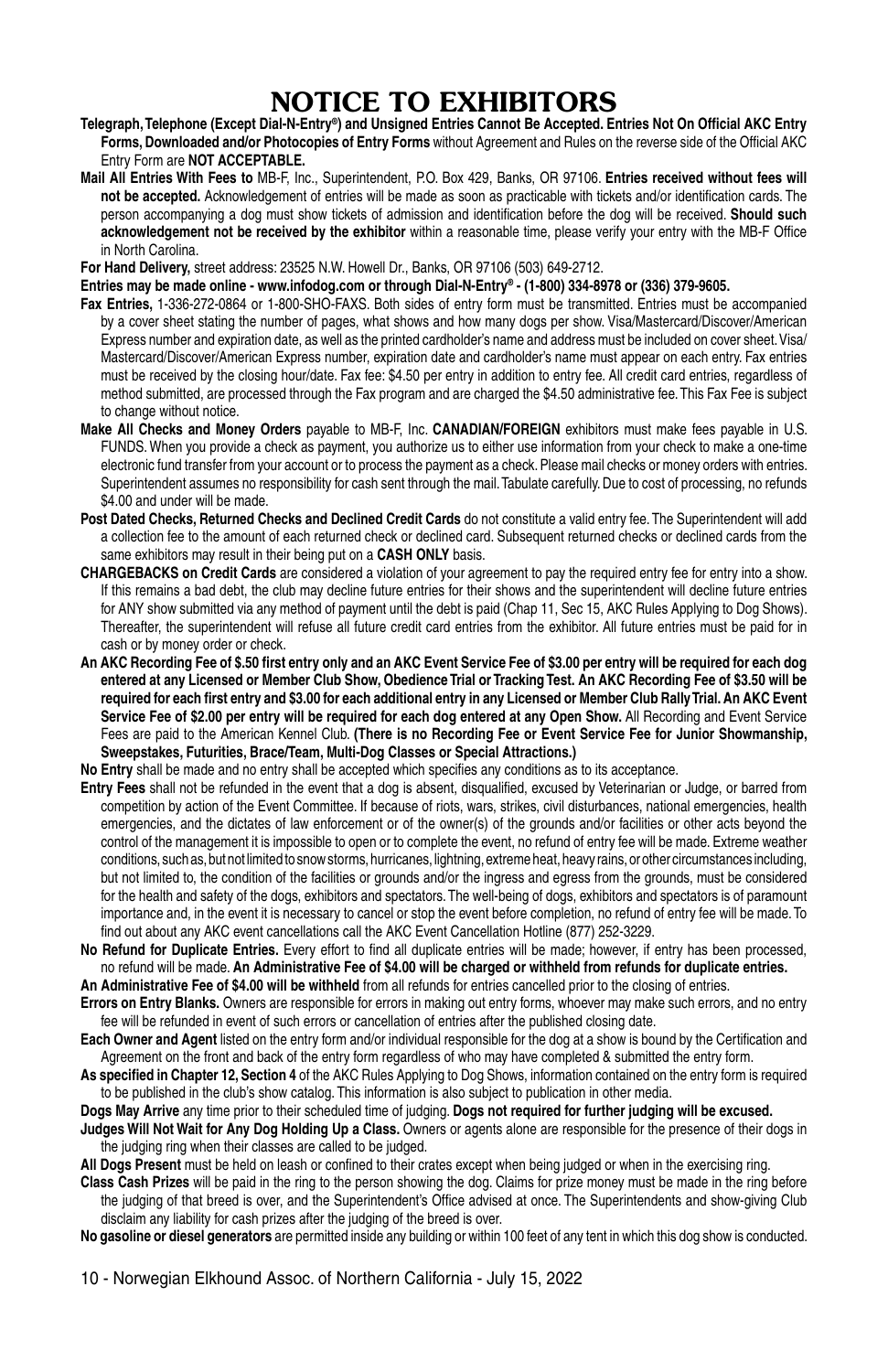#### **OFFICIAL ENTRY FORM**

Specialty Show, Sweepstakes & Veteran Sweepstakes

#### **MB-F SHOW #295 NORWEGIAN ELKHOUND ASSOC. OF N. CALIFORNIA MB-F SHOW #295**

Carmel Middle School, 4380 Carmel Valley Rd., Carmel-by-the-Sea, CA 93923

#### **FRIDAY, JULY 15, 2022**

**Entry Fees:** \$32.00 for the first entry and \$22.00 for each additional entry of the same dog (including \$3.00 AKC event service fee per entry & \$.50 AKC recording fee first entry only). Sweepstakes & Veteran Sweepstakes Classes \$22.00.

#### **LIMITED TO 100 ENTRIES.**

**Entries Close** at Superintendent's Office at **12:00 Noon (PDT), WEDNESDAY, JUNE 29, 2022,** or when the numerical limit has been reached, after which time entries cannot be accepted, cancelled, or substituted, except as provided for in Chapter 11, Section 6 of the Dog Show Rules.

**Mail Entries With Fees To:** MB-F, Inc., Superintendent, P.O. Box 429, Banks, OR 97106

┓

Make Checks or Money Orders Payable To: MB-F, Inc. Canadian/Foreign Exhibitors must make fees payable in U.S. Funds. When you provide a check as payment, you authorize us to either use information from your check to make a one-time electronic fund transfer from your account or to process the payment as a check. I ENCLOSE \$ for entry fees

INPORTANT-Read Carefully Instructions on Reverse Side Before Filling Out. Numbers in the boxes indicate sections of the<br>IMPORTANT-Read Carefully Instructions on Reverse Side Before Filling Out. Numbers in the boxes indicat instructions relevant to the information needed in that box (PLEASE PRINT)

| 5<br><b>BREED</b><br>Norwegian Elkhound               | <b>VARIETY</b>                                                                                                                                                                                                                                                                                                                                                                                                                                                                                                                                                                                                                                                                                                                                                                                                                                                                                                                                               |                                                                        | <b>SEX</b> |                                                                                                                                                                                                                                |
|-------------------------------------------------------|--------------------------------------------------------------------------------------------------------------------------------------------------------------------------------------------------------------------------------------------------------------------------------------------------------------------------------------------------------------------------------------------------------------------------------------------------------------------------------------------------------------------------------------------------------------------------------------------------------------------------------------------------------------------------------------------------------------------------------------------------------------------------------------------------------------------------------------------------------------------------------------------------------------------------------------------------------------|------------------------------------------------------------------------|------------|--------------------------------------------------------------------------------------------------------------------------------------------------------------------------------------------------------------------------------|
| $DOG^{\overline{2,3}}$<br><b>SHOW</b><br><b>CLASS</b> |                                                                                                                                                                                                                                                                                                                                                                                                                                                                                                                                                                                                                                                                                                                                                                                                                                                                                                                                                              | $CLASS$ $^3$<br><b>DIVISION</b><br>Weight, color, etc.                 |            |                                                                                                                                                                                                                                |
| <b>ADDITIONAL CLASSES</b>                             | OBEDIENCE CLASS (Jump Height)                                                                                                                                                                                                                                                                                                                                                                                                                                                                                                                                                                                                                                                                                                                                                                                                                                                                                                                                | RALLY CLASS (Jump Height)                                              |            | JR. SHOWMANSHIP CLASS                                                                                                                                                                                                          |
| NAME OF (See Back)<br>JUNIOR HANDLER (If any)         |                                                                                                                                                                                                                                                                                                                                                                                                                                                                                                                                                                                                                                                                                                                                                                                                                                                                                                                                                              |                                                                        |            | <b>JR. HANDLER</b><br><b>NUMBER</b>                                                                                                                                                                                            |
| <b>FULL</b><br><b>NAME</b><br>OF DOG                  |                                                                                                                                                                                                                                                                                                                                                                                                                                                                                                                                                                                                                                                                                                                                                                                                                                                                                                                                                              |                                                                        |            |                                                                                                                                                                                                                                |
| $\Box$ AKC® NO.<br><b>TRAL/ILP NO.</b>                | Enter number here                                                                                                                                                                                                                                                                                                                                                                                                                                                                                                                                                                                                                                                                                                                                                                                                                                                                                                                                            | DATE OF<br><b>BIRTH</b>                                                |            |                                                                                                                                                                                                                                |
| FOREIGN REG NO. & COUNTRY                             |                                                                                                                                                                                                                                                                                                                                                                                                                                                                                                                                                                                                                                                                                                                                                                                                                                                                                                                                                              | PLACE OF<br>BIRTH (list country)<br>Do not print the above in catalog. |            |                                                                                                                                                                                                                                |
| <b>BREEDER</b>                                        |                                                                                                                                                                                                                                                                                                                                                                                                                                                                                                                                                                                                                                                                                                                                                                                                                                                                                                                                                              |                                                                        |            |                                                                                                                                                                                                                                |
| SIRF                                                  |                                                                                                                                                                                                                                                                                                                                                                                                                                                                                                                                                                                                                                                                                                                                                                                                                                                                                                                                                              |                                                                        |            |                                                                                                                                                                                                                                |
| <b>DAM</b>                                            |                                                                                                                                                                                                                                                                                                                                                                                                                                                                                                                                                                                                                                                                                                                                                                                                                                                                                                                                                              |                                                                        |            |                                                                                                                                                                                                                                |
|                                                       | $\begin{picture}(160,10) \put(0,0){\line(1,0){10}} \put(10,0){\line(1,0){10}} \put(10,0){\line(1,0){10}} \put(10,0){\line(1,0){10}} \put(10,0){\line(1,0){10}} \put(10,0){\line(1,0){10}} \put(10,0){\line(1,0){10}} \put(10,0){\line(1,0){10}} \put(10,0){\line(1,0){10}} \put(10,0){\line(1,0){10}} \put(10,0){\line(1,0){10}} \put(10,0){\line($                                                                                                                                                                                                                                                                                                                                                                                                                                                                                                                                                                                                          |                                                                        |            |                                                                                                                                                                                                                                |
|                                                       | OWNER'S ADDRESS AND ALL AND A CONTROL CONTROL CONTROL CONTROL CONTROL CONTROL CONTROL CONTROL CONTROL CONTROL CONTROL CONTROL CONTROL CONTROL CONTROL CONTROL CONTROL CONTROL CONTROL CONTROL CONTROL CONTROL CONTROL CONTROL                                                                                                                                                                                                                                                                                                                                                                                                                                                                                                                                                                                                                                                                                                                                |                                                                        |            |                                                                                                                                                                                                                                |
|                                                       | CITY ZIP                                                                                                                                                                                                                                                                                                                                                                                                                                                                                                                                                                                                                                                                                                                                                                                                                                                                                                                                                     |                                                                        |            |                                                                                                                                                                                                                                |
| NAME OF OWNER'S AGENT<br>(IF ANY) AT THE SHOW         |                                                                                                                                                                                                                                                                                                                                                                                                                                                                                                                                                                                                                                                                                                                                                                                                                                                                                                                                                              |                                                                        |            |                                                                                                                                                                                                                                |
| SIGNATURE of owner or his/her agent                   | I CERTIFY that I am the actual owner of the dog, or that I am the duly authorized agent of the actual owner whose name I have entered above. In<br>consideration of the acceptance of this entry, I (we) agree to abide by the rules and regulations of the American Kennel Club in effect at the time<br>of this event, and by any additional rules and regulations appearing in the premium list for this event, and further agree to be bound by the Agree-<br>ment" printed on the reverse side of this entry form. I (we) certify and represent that the dog entered is not a hazard to persons or other dogs.<br>This entry is submitted for acceptance on the foregoing representation and Agreement. I (we) agree to conduct myself (ourselves) in accordance<br>with all such Rules and Regulations (including all provisions applying to discipline) and to abide by any decisions made in accord with them.<br>duly authorized to make this entry |                                                                        |            |                                                                                                                                                                                                                                |
|                                                       | TELEPHONE #______________________________Are you a new exhibitor? Yes \Rightarrow Owner/Handled Eligible? Yes \Rightarrow                                                                                                                                                                                                                                                                                                                                                                                                                                                                                                                                                                                                                                                                                                                                                                                                                                    |                                                                        |            |                                                                                                                                                                                                                                |
| E-MAIL Address                                        | (An acknowledgement or receipt of entry may be sent to this e-mail address)                                                                                                                                                                                                                                                                                                                                                                                                                                                                                                                                                                                                                                                                                                                                                                                                                                                                                  |                                                                        |            |                                                                                                                                                                                                                                |
| Emergency contact: Emergency contact:                 |                                                                                                                                                                                                                                                                                                                                                                                                                                                                                                                                                                                                                                                                                                                                                                                                                                                                                                                                                              |                                                                        |            | Telephone experience and the contract of the contract of the contract of the contract of the contract of the contract of the contract of the contract of the contract of the contract of the contract of the contract of the c |
|                                                       |                                                                                                                                                                                                                                                                                                                                                                                                                                                                                                                                                                                                                                                                                                                                                                                                                                                                                                                                                              |                                                                        |            |                                                                                                                                                                                                                                |

Green Option: Check box to receive  $\Box$ ID/Judging Program and/or  $\Box$ Premium List information by E-Mail only, in lieu of a printed copy through the US Postal Mail.